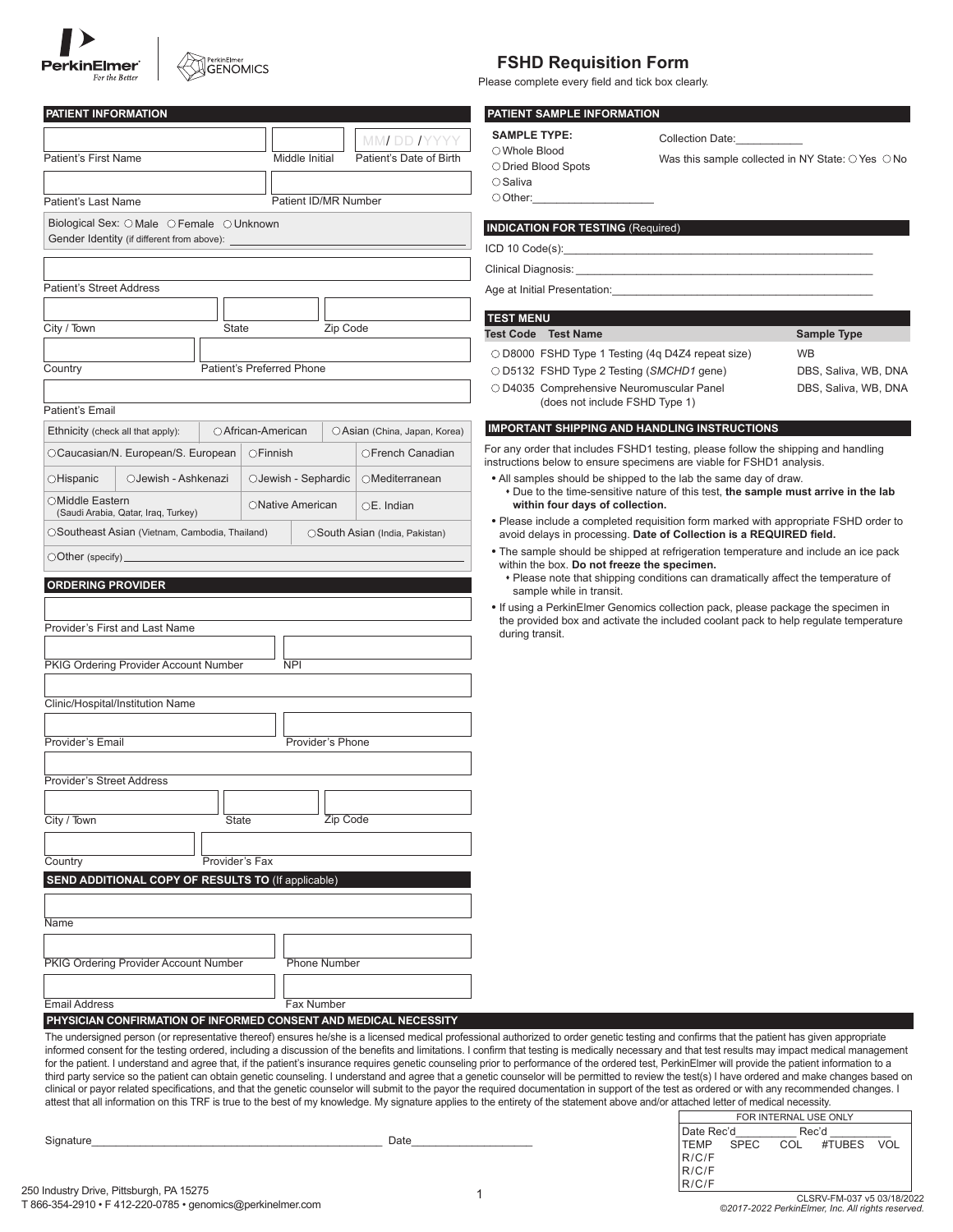

# Insurance Carrier **Insurance ID** Policy Holder Name Policy Holder DOB ■ **INSURANCE BILLING** (Include a copy of both sides of insurance card) MM/ DD /YYYY Policy Holder Relationship to Patient:  $\bigcirc$  Self  $\bigcirc$  Parent  $\bigcirc$  Spouse  $\bigcirc$  Other:

#### **Benefit Investigation and Out-of-Pocket Cost Policy**

PerkinElmer will contact the patient for any estimated out-of-pocket costs that are greater than \$100 USD before proceeding with testing. The patient's sample will be placed on hold (for up to 30 days) until authorization to proceed is received from the patient. If the patient does not respond to PerkinElmer within 30 days to discuss estimated out-of-pocket costs, the test order may be cancelled. Please note that failure by the patient to respond to PerkinElmer in a timely fashion regarding estimated out-of-pocket costs may cause a delay in the receipt of the results report.

#### **Patient Billing Acknowledgement:**

By signing this form, I certify that the insurance information that I have provided is accurate, complete and current and that no other coverage or insurance exists. I hereby authorize PerkinElmer Genetics, Inc. ("PerkinElmer") to bill my designated insurance carrier(s) and share health information as needed for the purposes of billing and reimbursement, and I request that payment of authorized benefits be made on my behalf to PerkinElmer for any services furnished the patient listed above by PerkinElmer. If any insurance benefits are remitted to me for services performed by PerkinElmer for the patient, I will forward said benefits to PerkinElmer. I authorize PerkinElmer to file an appeal on my behalf for any denial of payment and/or adverse benefit determination related to services and care provided. I agree to pay all charges for services provided by PerkinElmer to the patient which are not covered by my health insurance plan or which I am responsible for payment under my health insurance plan. Furthermore, I grant PerkinElmer permission to share health information with my insurance as needed for the purposes of billing and reimbursement.

| Signature                     | Date                                    |
|-------------------------------|-----------------------------------------|
| INSTITUTIONAL BILLING         |                                         |
|                               |                                         |
| Institution/Organization Name | PerkinElmer Genomics Billing Account ID |
|                               |                                         |
| <b>Contact Name</b>           | <b>Contact Phone</b>                    |

| I PATIENT BILLING |
|-------------------|
|-------------------|

#### l **Check:** \$\_\_\_\_\_\_\_\_\_\_\_ Amount Enclosed (Please make checks payable to: PerkinElmer Genetics, Inc.)

l **Credit Card** (Please fill out all information):

| $\sim$ order out of the case in out an information). |       |          |                                            |
|------------------------------------------------------|-------|----------|--------------------------------------------|
|                                                      |       |          |                                            |
| <b>Credit Card Number</b>                            |       |          | <b>CVV</b>                                 |
|                                                      |       |          | <b>MMAYY</b>                               |
| <b>Credit Card Billing Street Address</b>            |       |          | Card Exp. Date Cardholder Phone            |
|                                                      |       |          |                                            |
| City / Town                                          | State | Zip Code | Cardholder Printed Name as Appears on Card |
|                                                      |       |          |                                            |

Cardholder Signature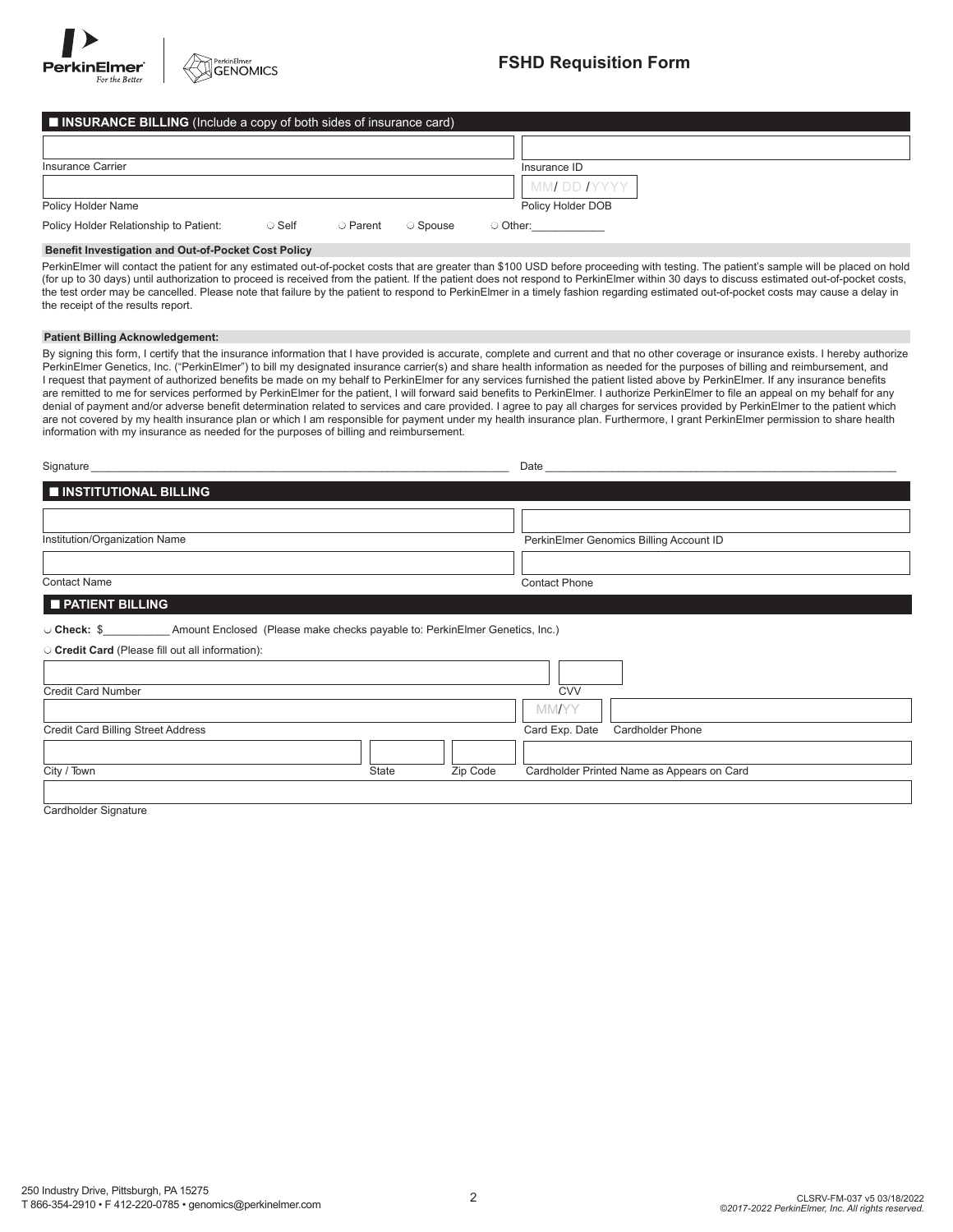# PerkinElmer® For the Better



## **FSHD Requisition Form**

**DETAILED MEDICAL RECORDS, CLINICAL SUMMARY, PICTURES AND FAMILY HISTORY MUST BE ATTACHED FOR ALL CASES. CLINICAL INFORMATION IS CRUCIAL FOR ACCURATE INTERPRETATION OF RESULTS.**

## **ADDITIONAL OPTIONAL PHENOTYPE / PATIENT HISTORY SECTION** (Check all that apply)

Face2Gene ID (if applicable): Clinical diagnosis: \_\_\_\_\_\_\_\_\_\_\_\_\_\_\_\_\_\_\_\_\_\_\_\_\_\_\_\_\_\_\_\_\_\_\_\_\_\_\_\_\_\_\_\_\_\_\_\_\_\_\_\_\_\_\_\_\_\_\_\_\_\_\_\_\_\_\_\_\_\_\_\_\_\_\_\_\_\_\_\_\_\_\_\_\_\_\_\_\_\_\_\_\_\_\_\_

| Age of manifestation:              |                                   | ICD-10 Codes:                          |                                  |
|------------------------------------|-----------------------------------|----------------------------------------|----------------------------------|
| A. NEUROLOGY                       | <b>B. METABOLISM</b>              | 2. Skin and integument                 | 3. Endocrine                     |
| 1. Behavioral abnormality          | O 1. Abnormal creatine kinase     | O 2.1 Abnormal skin pigmentation       | ○ 3.1 Diabetes mellitus          |
| O 1.1 Autism                       | O 2. Decreased plasma carnitine   | O 2.2 Abnormal hair                    | ○ 3.2 Hypo / hyperparathyroidism |
| O 1.2 Attention deficit disorder   | O 3. Hyperalaninemia              | O 2.3 Abnormal nail                    | ○ 3.3 Hypo / hyperthyroidism     |
| O 1.3 Psychiatric diseases         | O 4. Hypoglycemia                 | ○ 2.4 Hyperextensible skin             | <b>H. REPRODUCTION</b>           |
| 2. Brain imaging                   | ○ 5. Increased CSF lactate        | O 2.5 lchthyosis                       | O 1. Abnormal external genitalia |
| O 2.1 Abnormal myelination         | O 6. Increased serum pyruvate     | F. CARDIOVASCULAR                      | O 2. Abnormal internal genitalia |
| ○ 2.2 Abnormal cortical gyration   | O 7. Ketosis                      | O 1. Angioedema                        | O 3. Hypogonadism                |
| O 2.3 Agenesis of corpus callosum  | O 8. Lactic acidosis              | ○ 2. Aortic dilatation                 | O 4. Hypospadias                 |
| ○ 2.4 Brain atrophy                | O 9. Organic aciduria             | O 3. Arrhythmia                        | $\circ$ 5. Infertility           |
| O 2.5 Cerebellar hypoplasia        | C. EYE                            | O 4. Coarctation of aorta              | <b>I. ONCOLOGY</b>               |
| O 2.6 Heterotopia                  | O 1. Blepharospasm                | ○ 5. Defect of atrial septum           | O 1. Adenomatous polyposis       |
| O 2.7 Holoprosencephaly            | O 2. Cataract                     | O 6. Defect of ventricular septum      | O 2. Breast carcinoma            |
| O 2.8 Hydrocephalus                | O 3. Coloboma                     | O 7. Dilated Cardiomyopathy            | O 3. Colorectal carcinoma        |
| ○ 2.9 Leukodystrophy               | O 4. Glaucoma                     | ○ 8. Hypertension                      | O 4. Leukemia                    |
| O 2.10 Lissencephaly               | ○ 5. Microphthalmos               | O 9. Hypertrophic Cardiomyopathy       | O 5. Myelofibrosis               |
| 3. Developmental delay             | O 6. Nystagmus                    | O 10. Hypotension                      | $\circ$ 6. Neoplasm of the lung  |
| O 3.1 Delayed motor development    | O 7. Ophthalmoplegia              | O 11. Lymphedema                       | O 7. Neoplasm of the skin        |
| O 3.2 Delayed language development | ○ 8. Optic atrophy                | O 12. Malf. of heart and great vessels | O 8. Paraganglioma               |
| O 3.3 Developmental regression     | O 9. Ptosis                       | O 13. Myocardial infarction            | O 9. Pheochromocytoma            |
| ○ 3.4 Intellectual disability      | O 10. Retinitis pigmentosa        | O 14. Stroke                           | J. HEMATOLOGY AND IMMUNOLOGY     |
| 4. Movement abnormality            | O 11. Retinoblastoma              | O 15. Tetralogy of Fallot              | O 1. Abnormality of coagulation  |
| O 4.1 Ataxia                       | O 12. Strabismus                  | O 16. Vasculitis                       | O 2. Anemia                      |
| O 4.2 Chorea                       | O 13. Visual impairment           | <b>G. GASTROINTESTINAL,</b>            | O 3. Immunodeficiency            |
| O 4.3 Dystonia                     | D. MOUTH, THROAT AND EAR          | <b>GENITOURINARY, ENDOCRINE</b>        | O 4. Neutropenia                 |
| O 4.4 Parkinsonism                 | O 1. Abnormality of dental color  | 1. Gastrointestinal                    | O 5. Pancytopenia                |
| 5. Neuromuscular abnormality       | $\circ$ 2. Cleft lip / palate     | O 1.1 Aganglionic megacolon            | O 6. Abnormal hemoglobin         |
| O 5.1 Muscular hypotonia           | O 3. Conductive hearing impair.   | O 1.2 Constipation                     | O 7. Splenomegaly                |
| O 5.2 Muscular hypertonia          | O 4. External ear malformation    | O 1.3 Diarrhea                         | O 8. Thrombocytopenia            |
| ○ 5.3 Hyperreflexia                | O 5. Hypodontia                   | O 1.4 High hepatic transaminases       | K. PRENATAL AND DEVELOPMENT      |
| O 5.4 Spasticity                   | O 6. Sensoneural hearing impair.  | O 1.5 Gastroschisis                    | O 1. Dysmorphic facial features  |
| 6. Seizures                        | E. SKIN, INTEGUMENT AND           | O 1.6 Hepatic failure                  | ○ 2. Failure to thrive           |
| O 6.1 Febrile seizures             | <b>SKELETAL</b>                   | O 1.7 Hepatomegaly                     | O 3. Hemihypertrophy             |
| O 6.2 Focal seizures               | 1. Skeletal                       | O 1.8 Obesity                          | O 4. Hydrops fetalis             |
| O 6.3 Generalized seizures         | O 1.1 Abnormal limb morphology    | O 1.9 Pyloric stenosis                 | O 5. IUGR                        |
| 7. Others                          | O 1.2 Abnormal skeletal system    | O 1.10 Vomiting                        | O 6. Oligohydramnios             |
| O 7.1 Craniosynostosis             | O 1.3 Abnormal vertebral column   | 2. Genitourinary                       | O 7. Overgrowth                  |
| O 7.2 Dementia                     | ○ 1.4 Joint hypermobility         | O 2.1 Abnormal renal morphology        | $\circ$ 8. Polyhydramnios        |
| ○ 7.3 Encephalopathy               | ○ 1.5 Multiple joint contractures | O 2.2 Abnormal urinary system          | ○ 9. Premature birth             |
| ○ 7.4 Headache / Migraine          | O 1.6 Polydactyly                 | O 2.3 Hydronephrosis                   | ○ 10. Short stature              |
| ○ 7.5 Macrocephaly                 | O 1.7 Scoliosis                   | ○ 2.4 Renal agenesis                   | O 11. Tall stature               |
| ○ 7.6 Microcephaly                 | O 1.8 Syndactyly                  | O 2.5 Renal cyst                       |                                  |
| O 7.7 Neuropathy                   | O 1.9 Talipes equinovarus         | O 2.6 Renal tubular dysfunction        |                                  |
| O 7.8 Stroke                       |                                   |                                        |                                  |

#### 250 Industry Drive, Pittsburgh, PA 15275 T 866-354-2910 • F 412-220-0785 • genomics@perkinelmer.com

**OTHER:**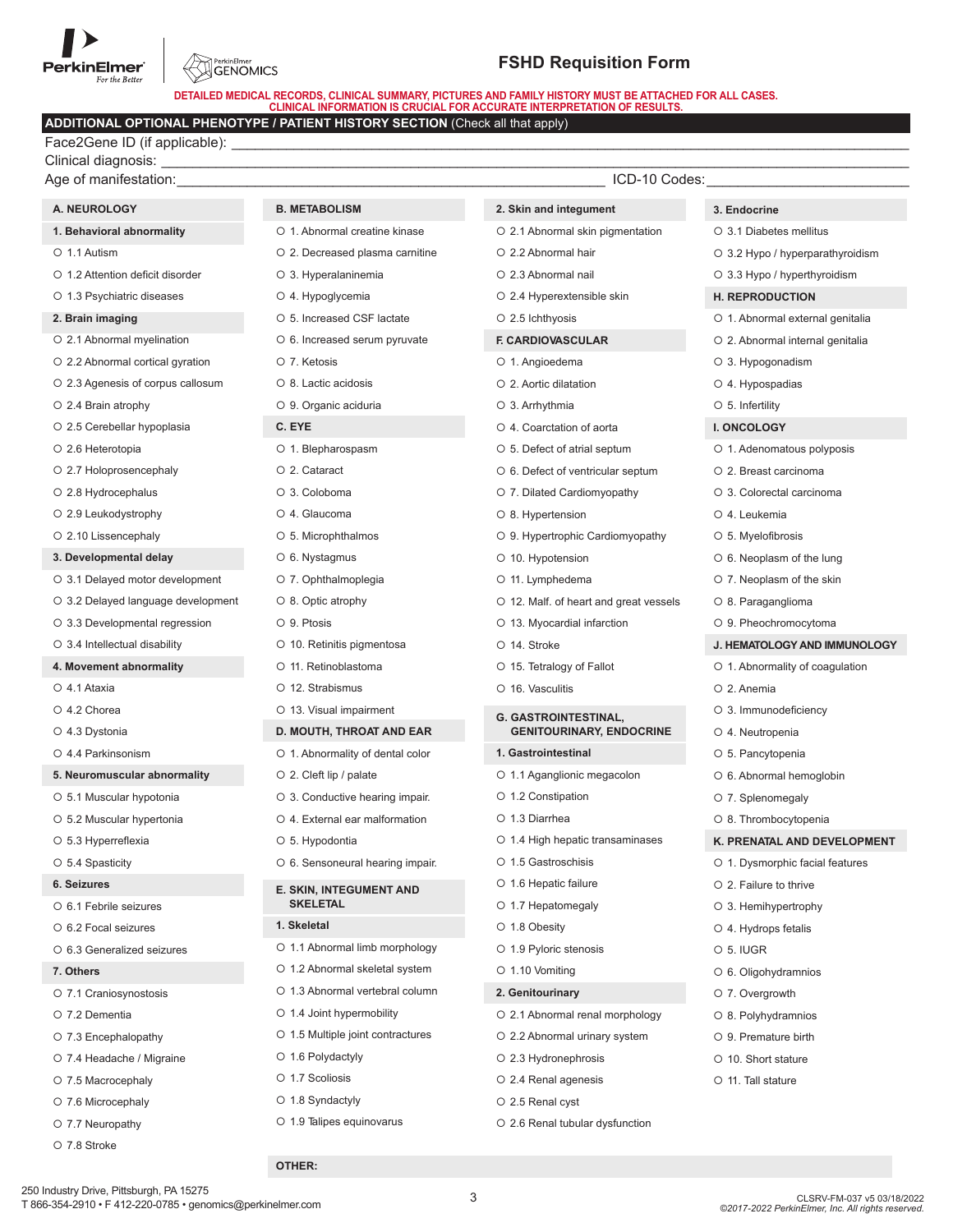



## **U.S. CLINICAL INFORMED CONSENT FORM**

PerkinElmer Genetics, Inc., ("PerkinElmer") requires a completed Patient's Informed Consent Form (ICF) for testing to be performed. The ICF must be completed by the patient, or a legally authorized representative of the patient (or by the healthcare provider where permitted under applicable law or regulation). For any patient below the age of majority, the ICF must be completed by the patient's legally authorized representative.

The purpose of this ICF is to provide you with a description of the Test ordered, known risks and benefits of the Test, anonymization of personal health information ("PHI"), sample and data retention, research opportunities, and the reporting of secondary findings, if applicable. Given the complexity of the type of the Test, it is recommended that you and/or your child receive genetic counseling by a trained genetics professional before and after the testing is performed.

#### **TEST INFORMATION**

Your healthcare provider ("HCP") has recommended that you, or your child, receive enzymatic, biochemical or molecular genetics clinical testing ("Test") indicated on the submitted Test Requisition Form ("Requisition"). For more information on the reasons your HCP has ordered the Test, and the disorders your HCP is having you tested for, please consult with your HCP. You are free to decide if you want this Test performed or not. Providing a Sample and undergoing the Test is voluntary and you may withdraw your consent without penalty at any time.

 *Enzyme/Biomarker Test:* This type of test measures the presence or absence of enzymes/biomarkers and/or their level of activity in an individual. Only the enzymes/ biomarkers identified on the requisition will be tested. Results from this type of Test may indicate the presence of a specific condition or conditions, and follow-up confirmatory testing may be recommended.

 *Genetic/Genomic Test:* This type of Test analyzes one or more segments of your DNA depending on the assay requested. This Test is used to identify what, if any, DNA variant(s) you or your child is carrying which is causing the specific disease or condition you are being tested for. Identifying the mutation may be useful for diagnostic and treatment purposes, and allows at-risk family members to be tested. Only the genes identified on the Requisition will be analyzed. In some cases, we may not be able to determine with certainty which gene is actually causing the disease.

#### **TEST METHOD**

If you consent to the Test, your HCP will take a sample of your and/or your child's blood, saliva, body fluid, tissue or other sample type. Your Sample will be sent to PerkinElmer's laboratories in the United States for the Test; the majority of testing will be performed at our laboratory headquarters in Pittsburgh, PA.

Under some circumstances, including inadequate or poor quality sample, an additional Sample may be required for Tests to be performed.

#### **TEST RESULTS**

Your treating HCP has sole responsibility for all decisions concerning the possible management of your diagnosis and disease; PerkinElmer will not provide a diagnosis. PerkinElmer will report Test results only to your HCP via secure email, a secure internet portal, or fax. Your HCP is responsible for communicating with you regarding the results of the Test and may refer you or your child to a specialist for further clinical evaluation and confirmation of diagnosis, if applicable. Possible results for Genetic/Genomic Tests include:

- 1. *Positive:* A positive genetic test result may indicate that you are a carrier of, predisposed to, or have the specific disease or condition being tested for. A positive genetic test may limit your access to health insurance or life assurance coverage; for example, a life insurance company might ask you to provide genetic information indicating a disorder if this information is available to you.
- 2. *Negative:* A negative result indicates that no disease-causing variant was identified in the Test performed. No Test can rule out all genetic diseases or conditions. A negative result does not guarantee that you are free from genetic disorders or other medical conditions.
- 3. *Inconclusive/Variant of Uncertain Significance:* A variant of uncertain significance (VOUS) result indicates that a DNA change was detected, but it is currently unknown if the variant is associated with a genetic disorder. A VOUS is not the same as a positive result and does not clarify whether there is an increased risk to develop a genetic disorder. The variant could be a benign change or it could be indicative of disease/disease-causing.
- 4. *Unexpected Results:* In rare instances, this Test may reveal an important genetic change that is not directly related to the reason for ordering this test. This information would be disclosed to your HCP if it potentially impacts medical care, and you have consented to receive this type of result

#### **TEST REPORT**

Reported disease-causing variants are described as pathogenic variant(s), likely pathogenic variant(s) or variant(s) of uncertain significance in genes interpreted to be responsible for, or potentially contributing to, a disease or condition. In addition, variants in genes not known to be associated with disease but for which there is evidence to suggest an association with disease may also be reported. For testing performed on prenatal samples or for screening of apparently healthy individuals, only variants classified as pathogenic or likely pathogenic will be reported.

When Whole Exome Sequencing (WES) or Whole Genome Sequencing (WGS) tests are ordered by your HCP, you have the option to receive some findings not directly related to the reason for ordering the Test called "Secondary Findings". When Secondary Findings are requested, only Pathogenic or Likely Pathogenic findings will be reported, where applicable. Please read the Secondary Findings sections on page 3 and/or 4 of this consent form for more information, and available reporting options. For prenatal samples, secondary findings for the proband are not available.

#### **INFORMATION ABOUT PARENTAL AND FAMILIAL SAMPLES**

In some circumstances, it may be helpful for additional family members to undergo testing in order to provide information that can aid in the interpretation of the WES/WGS test results. These Tests could be part of a TRIO Test or as stand-alone targeted testing. PerkinElmer, in consultation with the HCP, will decide if other family members need to be tested. If the HCP recommends testing for additional family members, only the Test performed will be reported. If undergoing a TRIO WES or WGS test, family members will have the option to receive information about secondary findings either as a part of the proband report or as a standalone parental report. A full analysis of the parental samples for secondary findings will only be completed if standalone reports are selected (for an additional charge). If family members elect to receive information about secondary findings either as part of the proband report or as a standalone report, the family member must sign all applicable sections on page 3 and/or 4 of this form.

#### **TEST LIMITATIONS**

Due to current limitations in technology and incomplete knowledge of diseases and genes, some variants may not be detected by the Test ordered. There is a possibility that the Test result that is uninterpretable or of unknown significance may require further testing when more information is gained. In rare circumstances, Test results may be suggestive of a condition different from that which was originally considered for the purpose of consenting to this Test. The Test may also find variants or genes that lead to conditions for which you currently do not have symptoms or may not be related to your current condition.

#### **TEST RISKS**

Patients and family members may experience anxiety before, during, and/or after testing. Testing multiple family members may reveal that familial relationships are not biologically what they were assumed to be. For example, the Test may indicate non-paternity (the stated father of an individual is not the biological father) or consanguinity (the parents of an individual are closely related by blood). These biological relationships may need to be reported to the HCP who ordered the test.

Taking a blood or tissue sample from you and/or your child may lead to mild pain, bruising, swelling, redness, and a slight risk of infection. Light-headedness, fainting or nausea may occur if your HCP collects blood or tissue samples. These side-effects are typically brief and transient, but you should contact your HCP if you and/or your child require treatment. Under some circumstances an additional sample may be required for Tests to be performed.

A positive test result may limit your access to health insurance or life assurance coverage; for example, a life insurance company might ask you to provide genetic information indicating a disorder if this information is available to you. Please refer to information on the Genetic Information Nondiscrimination Act (GINA) and applicable local laws for more information.